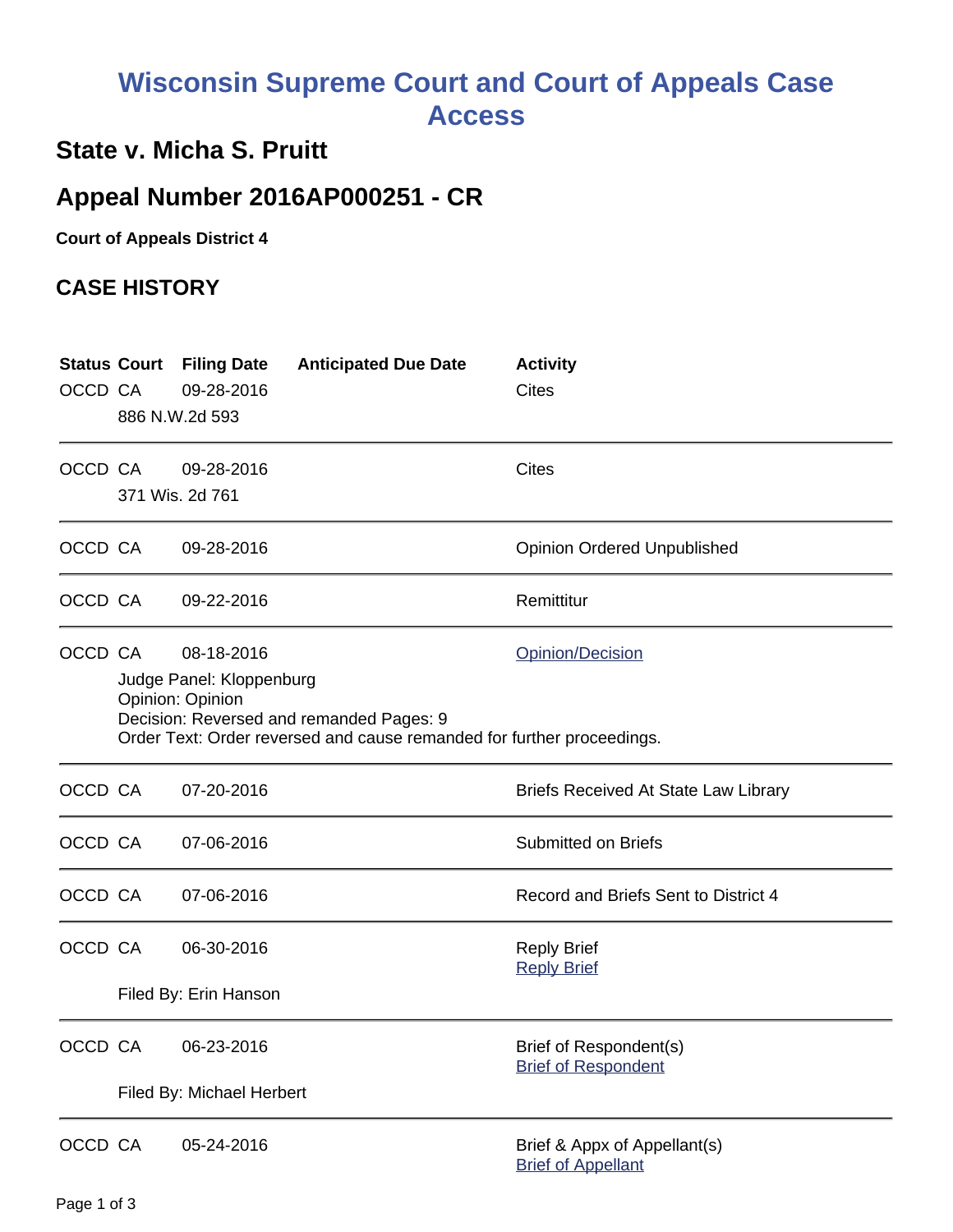| OCCD CA | 04-15-2016<br>Comment: 1-1 to 42-1                                                                                         | Record                                                                                                                           |  |  |  |
|---------|----------------------------------------------------------------------------------------------------------------------------|----------------------------------------------------------------------------------------------------------------------------------|--|--|--|
| OCCD CA | 03-30-2016                                                                                                                 | Case to proceed under RAP                                                                                                        |  |  |  |
| OCCD CA | 03-29-2016                                                                                                                 | <b>Docketing Statement Submitted</b>                                                                                             |  |  |  |
| OCCD CA | 03-28-2016                                                                                                                 | Docketing Statement from Appellant                                                                                               |  |  |  |
| OCCD CA | 03-25-2016<br>Filed By: Erin Hanson<br><b>Status: Prev. Filed</b>                                                          | <b>Statement on Transcript</b>                                                                                                   |  |  |  |
| OCCD CA | 03-21-2016<br>Comment: Notice of Appearance from Atty. Herbert on behalf of Micha Pruitt                                   | <b>Attorney Change</b>                                                                                                           |  |  |  |
| OCCD CA | 03-17-2016<br>Received SPD Appointment Order<br>Comment: delete Atty. Stegall; add Atty. Herbert on behalf of Micha Pruitt |                                                                                                                                  |  |  |  |
| OCCD CA | 03-17-2016                                                                                                                 | Notif. Sent-Filing of LVO & Court Record                                                                                         |  |  |  |
| OCCD CA | 03-17-2016                                                                                                                 | Copy of CTO Grtg. PLV-from Cir. Ct.                                                                                              |  |  |  |
| OCCD CA | 03-14-2016                                                                                                                 | Copy of CTO Grtg. PLV Filed in Cir. Ct.                                                                                          |  |  |  |
| OCCD CA | 02-04-2016<br>Comment: State (DA) filed PLV                                                                                | <b>Fee Waived</b>                                                                                                                |  |  |  |
| OCCD CA | 02-04-2016<br>Filed By: Erin Hanson<br>Submit Date: 2-4-2016<br>Decision: (G) Grant<br>Decision Date: 2-5-2016             | <b>Motion for Stay</b><br>ORD that the trial in Dane Co. Case No. 14CM2220 is hereby stayed until further order from this court. |  |  |  |
| OCCD CA | 02-04-2016                                                                                                                 | Non-Final Order of Circuit Court                                                                                                 |  |  |  |
| OCCD CA | 02-04-2016<br>Filed By: Erin Hanson<br>Submit Date: 2-4-2016<br>Decision: (G) Grant<br>Decision Date: 3-11-2016            | Petition for Leave to Appeal                                                                                                     |  |  |  |